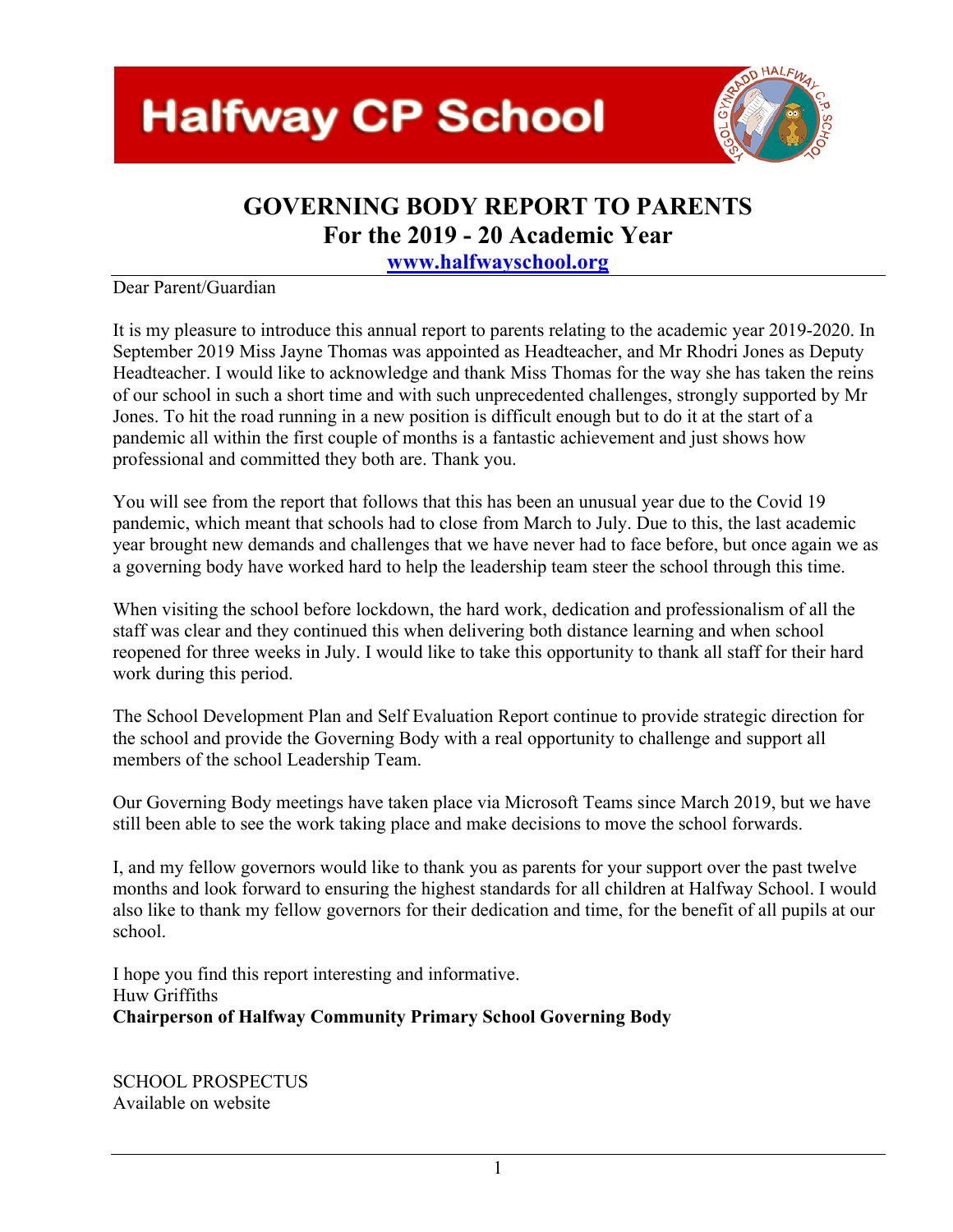#### **STANDARD ADMISSION NUMBER**

Г

The standard admission number for Halfway School Nursery is 30.

#### **YSGOL GYNRADD HALFWAY PRIMARY SCHOOL GOVERNING BODY NO. 50**

|                | <b>GOVERNOR</b>              |                           | <b>TERM OF OFFICE EXPIRES</b> |
|----------------|------------------------------|---------------------------|-------------------------------|
|                |                              |                           |                               |
| 1.             | Mr A.W. Morris               | <b>LEA</b>                | 30.10.2019                    |
| $\overline{2}$ | Mrs. R. Bartlett             | <b>LEA</b>                | 27.06.2021                    |
| 3.             | Councillor Mrs. T. Devichand | <b>LEA</b>                | 05.02.2022                    |
| 4.             | Councillor Mrs. S. M. Lewis  | Minor Authority           | 18.06.2020                    |
| 5.             | Miss. J. K. Thomas           | Headteacher               |                               |
| 6.             | Mrs. E. Goodridge            | Teacher/Governor          | 05.06.2023                    |
| 7.             | <b>VACANCY</b>               | Staff/Governor            |                               |
| 8.             | Mr. T. Reilly                | Parent/Governor           | 15.03.2020                    |
| 9.             | Mrs S. Gilbert               | Parent/Governor           | 20.12.2021                    |
| 10.            | Mrs. L. Daniel               | Parent/Governor           | 30.03.2020                    |
| 11.            | Mrs K. O'Neill               | Parent/Governor           | 29.04.2020                    |
| 12.            | Mr. R. H. Griffiths          | <b>Community Governor</b> | 27.06.2023                    |
|                | 13. Mr. G. Lloyd             | <b>Community Governor</b> | 24.03.2023                    |
| 14.            | Mr. I. Lewis                 | <b>Community Governor</b> | 25.11.2023                    |
|                | 15. Miss C. Reed             | Parent Governor           | 30.04.2024                    |
|                | 16. Miss L. Collins          | Parent Governor           | 30.04.2024                    |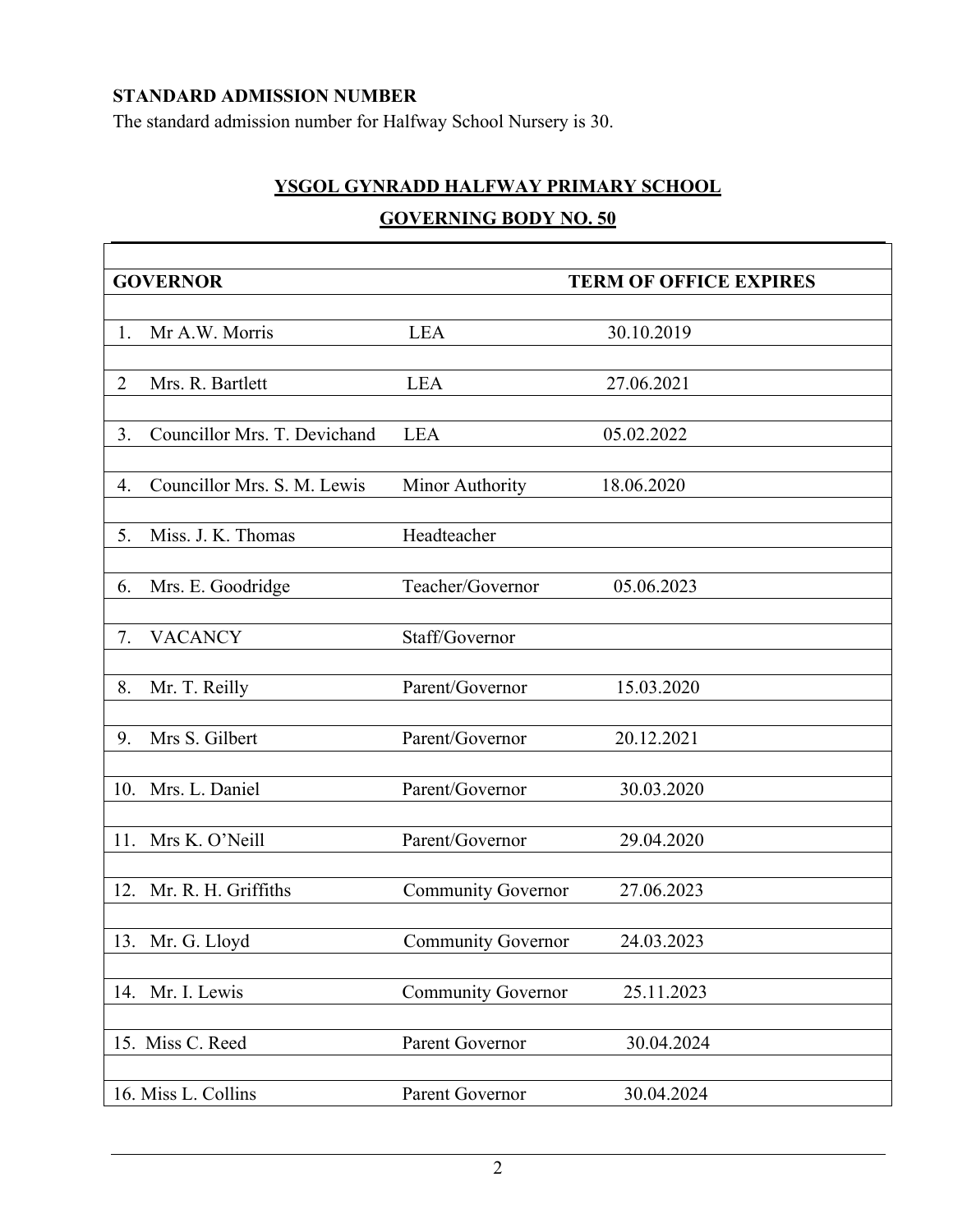#### **Chairperson:** Mr H. Griffiths

Any correspondence should be addressed to Mr H. Griffiths, Chairperson of the Governing Body, C/O Halfway Community Primary School, Havard Road, Llanelli. SA14 8SA

#### **Clerk to the Governors:**

Mr. Gareth Morgans Director of Education and Children's Services Pibwrlwyd, CARMARTHEN Represented by: Mrs. H. Mazzeo, Administrative Officer, Halfway Community Primary School

| <b>School Session Times (under normal circumstances)</b> |                           |                          |  |  |  |  |  |  |
|----------------------------------------------------------|---------------------------|--------------------------|--|--|--|--|--|--|
|                                                          | <b>Morning Session</b>    | <b>Afternoon Session</b> |  |  |  |  |  |  |
| Nursery (part time):                                     | $9$ a.m. $-11$ a.m.       | 1 p.m. $-3$ p.m.         |  |  |  |  |  |  |
| <b>Foundation Phase:</b>                                 | $8.55$ a.m. $-12.00$ p.m. | 1.00 p.m. $-3.05$ p.m.   |  |  |  |  |  |  |
| Key Stage 2 (Juniors):                                   | $8.55$ a.m. $-12.15$ p.m. | 1.00 p.m. $-3.15$ p.m.   |  |  |  |  |  |  |

#### **2019/2020 Pupil Attendance Data**

Our total attendance up to and including 20/03/20 was 93.82%

(5.27% authorised absences and 0.91% unauthorised absences)

Please bear in mind that the weeks leading up to Lockdown saw a sharp fall in attendance.

Our school target for the year was 95%. The Welsh Assembly Target was 95%

Our attendance from 02/09/2019 to 28/02/2020 was 94.98%.

For the next academic year, we are again looking to further improve our attendance to achieve 95%

A letter from the Director of Education and Information Leaflets about attendance has been placed on our web site in the **Attendance Section.**

*Please note that all registers are now recorded electronically and if an absence is not reported you will be contacted by the school to explain why your child has failed to attend. It is imperative that parents communicate with the school in respect of any absences on the first day.*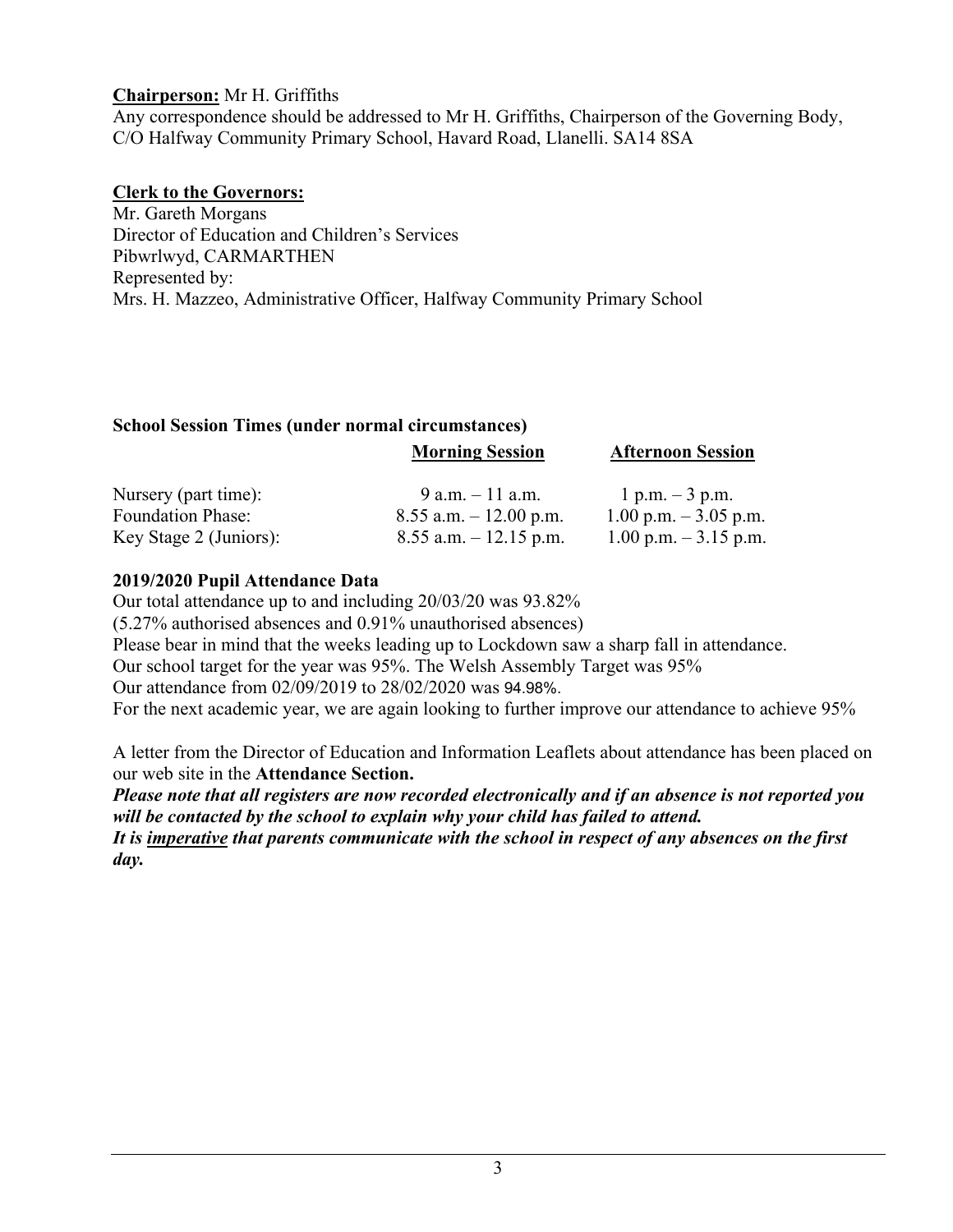

EICH CYNGOR arleinamdani

# **YOUR COUNCIL doitonline**<br>www.carmarthenshire.gov.wales

| Eich cyf / Your ref:   |                                                                                                                                      | Gofynner am / Please ask for:        |         |      | Mr. Dylan Jones                                                                                                               |  |
|------------------------|--------------------------------------------------------------------------------------------------------------------------------------|--------------------------------------|---------|------|-------------------------------------------------------------------------------------------------------------------------------|--|
| Fy nghyf / My ref:     | C/DWJ/ead                                                                                                                            | Llinell Uniongyrchol / Direct Line:  |         |      | 01267 246707                                                                                                                  |  |
| Dyddiad / Date:        | 15/06/2020                                                                                                                           | E-bost Uniongyrchol / Direct E-mail: |         |      | DyWJones@sirgar.gov.uk<br>DyWJones@carmarthenshire.gov.uk                                                                     |  |
|                        |                                                                                                                                      | Halfway                              |         | 2188 |                                                                                                                               |  |
| Annwyl Bennaeth        |                                                                                                                                      |                                      |         |      | Dear Headteacher                                                                                                              |  |
|                        | Gwelir isod crynodeb sefyllfa ariannol<br>terfynol eich ysgol ar gyfer 2019/20.                                                      |                                      |         |      | Please see below a summary of your<br>school's final outturn position for 2019/20.                                            |  |
|                        |                                                                                                                                      |                                      | £       |      |                                                                                                                               |  |
| Gwariant Net 2019/20   |                                                                                                                                      |                                      | 727,776 |      | Net Expenditure 2019/20                                                                                                       |  |
|                        | Dyraniad Ariannu yn ôl Fformwla 2019/20                                                                                              |                                      | 775,911 |      | Formula Funding Allocation 2019/20                                                                                            |  |
|                        | Arian Wrth Gefn yn Cario Drosodd o 2018/19                                                                                           |                                      |         |      | -58,060 Surplus Brought Forward from 2018/19                                                                                  |  |
|                        | Arian Wrth Gefn yn Cario Drosodd i 2020/21                                                                                           |                                      |         |      | -106,195 Surplus Carried Forward to 2020/21                                                                                   |  |
| Llywodraethol yr ysgol | Buaswn yn ddiolchgar petaech yn medru<br>trefnu rhannu'r wybodaeth yma gyda Chorff                                                   |                                      |         |      | I would be grateful if you could arrange for<br>this information to be shared with the<br>school's Governing Body.            |  |
|                        | Pe bai gennych unrhyw ynholiad ynglŷn â'r<br>uchod, yna cysylltwch â'r Adran RHYLL ar naill<br>ai (01267) 246709, 246710 neu 246711. |                                      |         |      | If you have any queries regarding the<br>above, please contact the LMS Section on<br>either (01267) 246709, 246710 or 246711. |  |
|                        |                                                                                                                                      |                                      |         |      |                                                                                                                               |  |

Yn gywir / Yours sincerely

#### **Gareth Morgans**

Cyfarwyddwr Addysg a Phlant / Director of Education and Children

A gift of £100 was made by a parent of the school in July 2020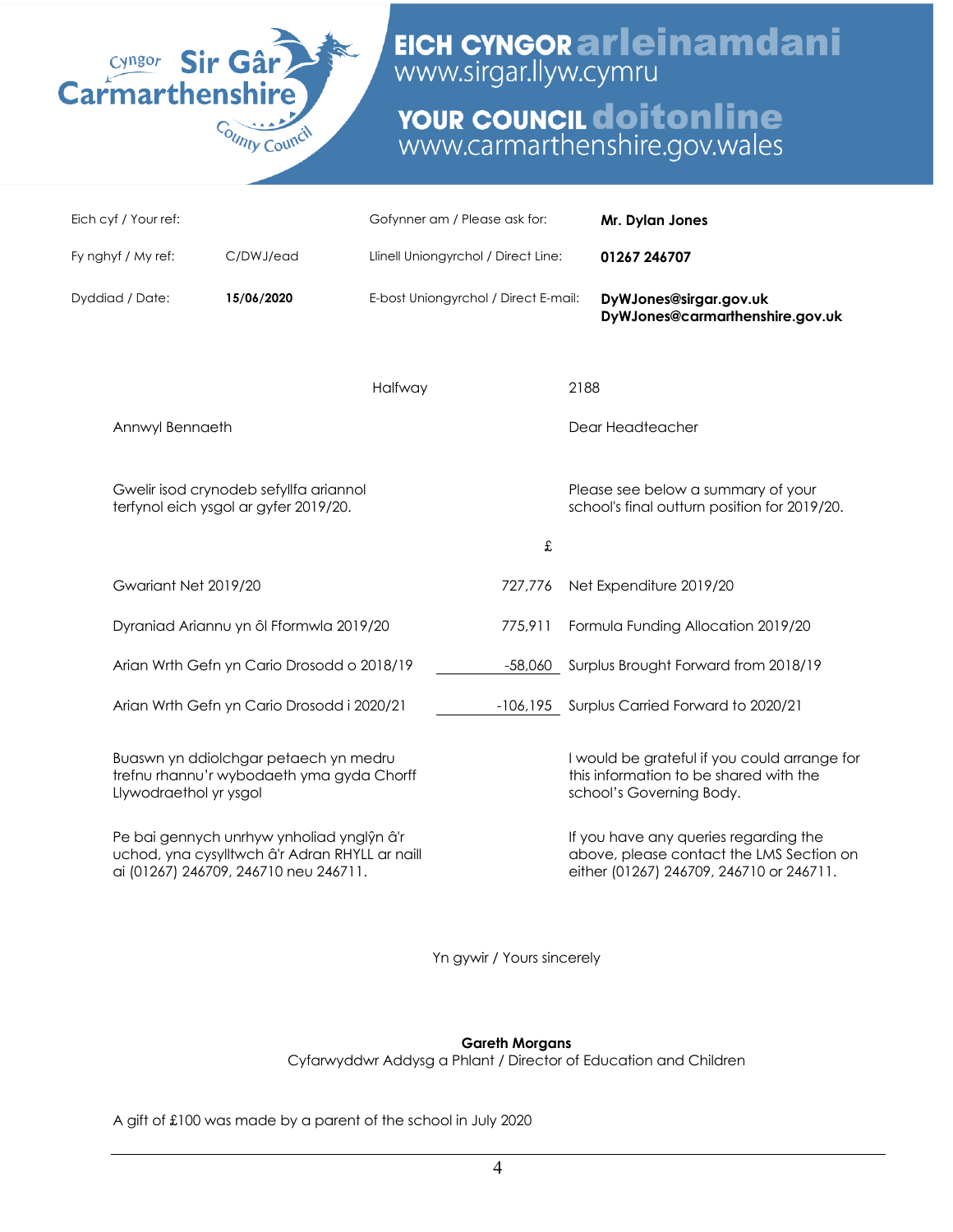**Name of School: Halfway Primary School Period of Report:**<br> **September 2019** – **July 2020**<br> **Number of Pupils on Roll:**<br> **233 (July 2020) Number of Pupils on Roll:** 233 **(July 2020)**<br> **233 (July 2020)**<br> **2233 (July 2020)**  $T$ eaching Support Assistants:

| <b>Number of Pupils on Roll</b> |                           | <b>Staffing</b>       |                          |                     |  |  |
|---------------------------------|---------------------------|-----------------------|--------------------------|---------------------|--|--|
|                                 |                           | Headteacher           | Miss J. K. Thomas        |                     |  |  |
| Year 6                          | 26                        | Year 6                | Mrs. A.M. Williams       |                     |  |  |
| Year 5                          | 30                        | Year 5                | Mr. R. Jones (DH)        |                     |  |  |
| Year 4                          | 31                        | Year 4                | Miss J. Owen             |                     |  |  |
| Year 3                          | 29                        | Year 3                | Mr P. Goodridge          |                     |  |  |
| Year 2                          | 29                        | Year 2                | Mrs E. Howells-Protheroe |                     |  |  |
| Year 1                          | 30                        | Year 1                | Miss R. James            |                     |  |  |
| Reception                       | 27                        | Reception             | Mrs H. Evans             |                     |  |  |
| Nursery                         | 24 (FT)                   | Nursery               | Mrs E. Goodridge         |                     |  |  |
|                                 | 12 (PT)                   |                       |                          |                     |  |  |
| Total                           | 233                       | (PPA/MT Cover)        | Miss G. Cole             |                     |  |  |
|                                 | (Full Time<br>Equivalent) |                       |                          |                     |  |  |
|                                 |                           |                       |                          |                     |  |  |
| <b>Visiting Teachers</b>        |                           |                       |                          |                     |  |  |
| Peripatetic Singing Teacher     |                           | Mrs D. Fuge           |                          |                     |  |  |
|                                 |                           |                       |                          |                     |  |  |
| <b>Teaching Assistants</b>      |                           |                       |                          |                     |  |  |
| Mrs. L. Kingdon                 |                           | Mrs L. Thomas         |                          | Miss N. Dickinson   |  |  |
| Mrs. A. Hughes                  |                           | Mrs. Y. Cheng         |                          | Mrs K. Dobson       |  |  |
| Mrs. A. Tinnuche                |                           | Mrs. K. Davies        | Mrs L. Evans             |                     |  |  |
| Mrs. R. Kirby                   |                           | Miss K. Williams      | Miss J. Gravell $(T)$    |                     |  |  |
|                                 |                           |                       |                          |                     |  |  |
|                                 |                           |                       |                          |                     |  |  |
| Administrative Officer          |                           | Mrs H. Mazzeo $(0.8)$ |                          |                     |  |  |
| <b>Administrative Clerk</b>     |                           | Mr. C. Evans $(0.2)$  |                          |                     |  |  |
| Caretaker                       | Mr. K. Jones              |                       |                          |                     |  |  |
|                                 |                           |                       |                          |                     |  |  |
| Kitchen Staff                   | Mrs G. Bowen              |                       | Mrs. H. Cole             |                     |  |  |
|                                 |                           |                       |                          |                     |  |  |
| Mid-day Supervisors             | Mrs. A. Everett           |                       | Mrs. J. Williams         | Mrs. L. Davies      |  |  |
|                                 | Mrs. Z. Holt              |                       | Mrs. P. Kiteley          | Mrs. A. Fitzsimmons |  |  |
|                                 |                           |                       |                          |                     |  |  |
| <b>School Crossing Patrol</b>   | Mrs. A. Davies            |                       |                          |                     |  |  |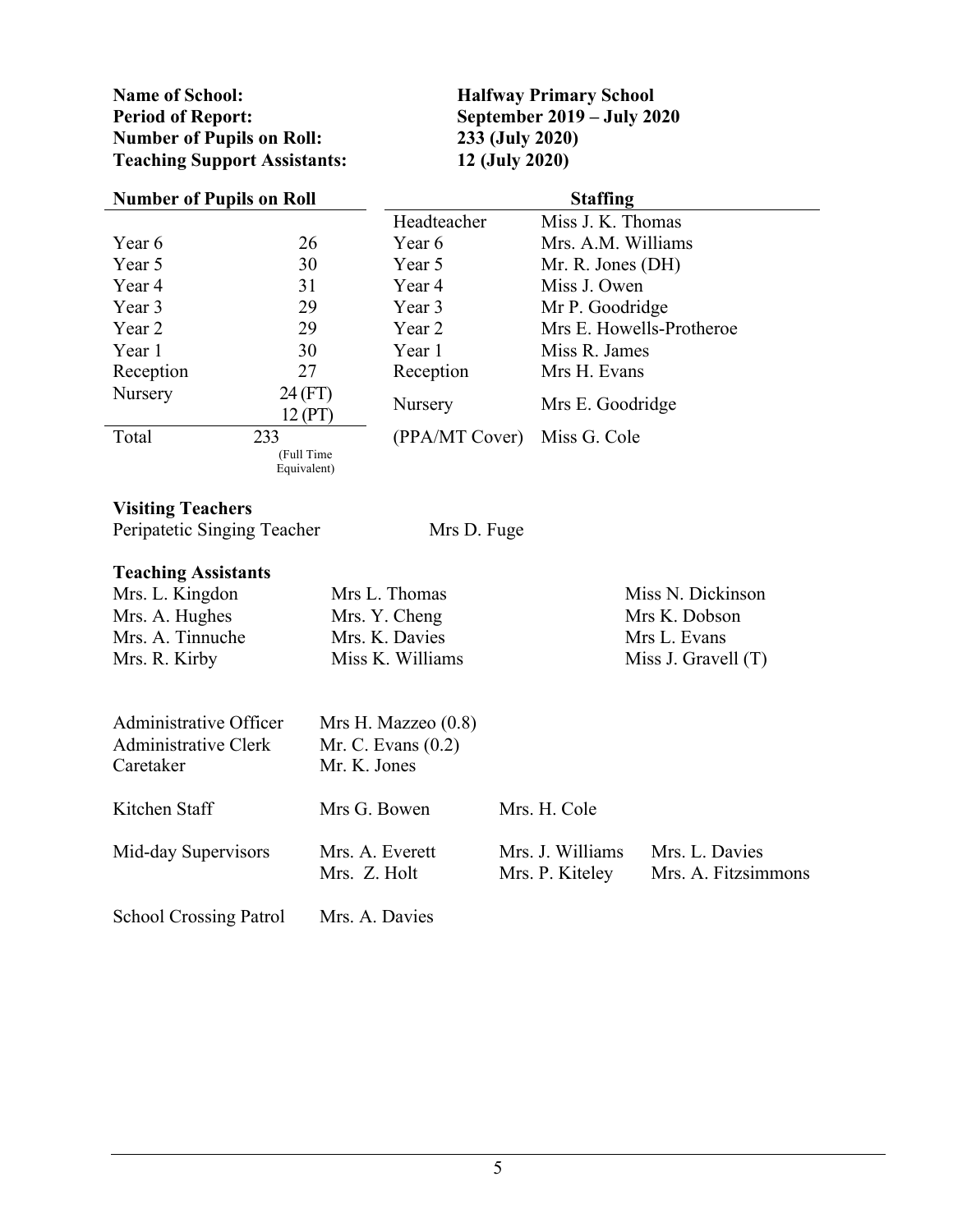#### **School Improvement Plan**

Governors are responsible for drawing up (in conjunction with the school staff) the School Improvement Plan. The plan identifies the direction the school will take over a three-year period in delivering the curriculum. The plan is regularly monitored and revised to take account of progress made and any changes in curriculum requirements.

#### **The main priorities for 2019/20 were:**

- **1.** To raise standards across the school
- **2.** To further improve well-being and further develop attitudes to learning
- **3.** To continue to develop teaching and learning experiences which include the on-going improvement of Welsh second language/bilingualism
- **4.** To have robust care, support and guidance within the school that includes improved attendance figures
- **5.** To improve leadership and management strategies and enhanced monitoring processes in order to improve teaching and learning and assessment arrangements

It is the school's policy to discuss new initiatives and the implementation and delivery of curricular schemes of work with classroom teachers, subject coordinators and the Headteacher. Members of the governing body each have delegated responsibility for an individual subject area across the curriculum and make visits to school each term.

#### **Standards of Teaching and Learning**

In relation to support and challenge, the school has been categorised as 2B. The Challenge Advisor, SLT, and staff systematically monitor the standards of teaching and learning and analyse data. The school has implemented a systematic approach to Performance Management.

As in previous years, the school has received financial support from the RCSIG Grant (Regional Consortium School Improvement Grant) and Professional Learning Funding. The funding is used to augment the Professional Development of staff and for special developments in the School Improvement Programme. A termly list of training courses attended is presented at each Governing Body Meeting. The school also uses its Pupil Development Grant and Early Years Pupils Development Grant to support those pupils eligible for Free School meals.

#### **Additional Learning Needs (ALN)**

Children receive additional support from the teacher and teaching assistants who work with children in small groups and on an individual basis.

The school's ALN Policy is continually evaluated and reviewed and arrangements are made for both teachers and support assistants to attend training courses.

While at Halfway Community Primary School, the progress of each child is closely monitored. If at any time your child needs extra support, we will inform you as parents, and put in place an Individual Education Plan and/or Individual Behaviour plan with targets. Many children who have received extra support during their time at Halfway have made expected progress and achieved expected Outcomes and Levels at the end of Foundation Phase and Key Stage 2.

#### **Policies**

The Governing Body systematically review all policies that relate to the school, including a School Complaint Procedure. These are available to view on request.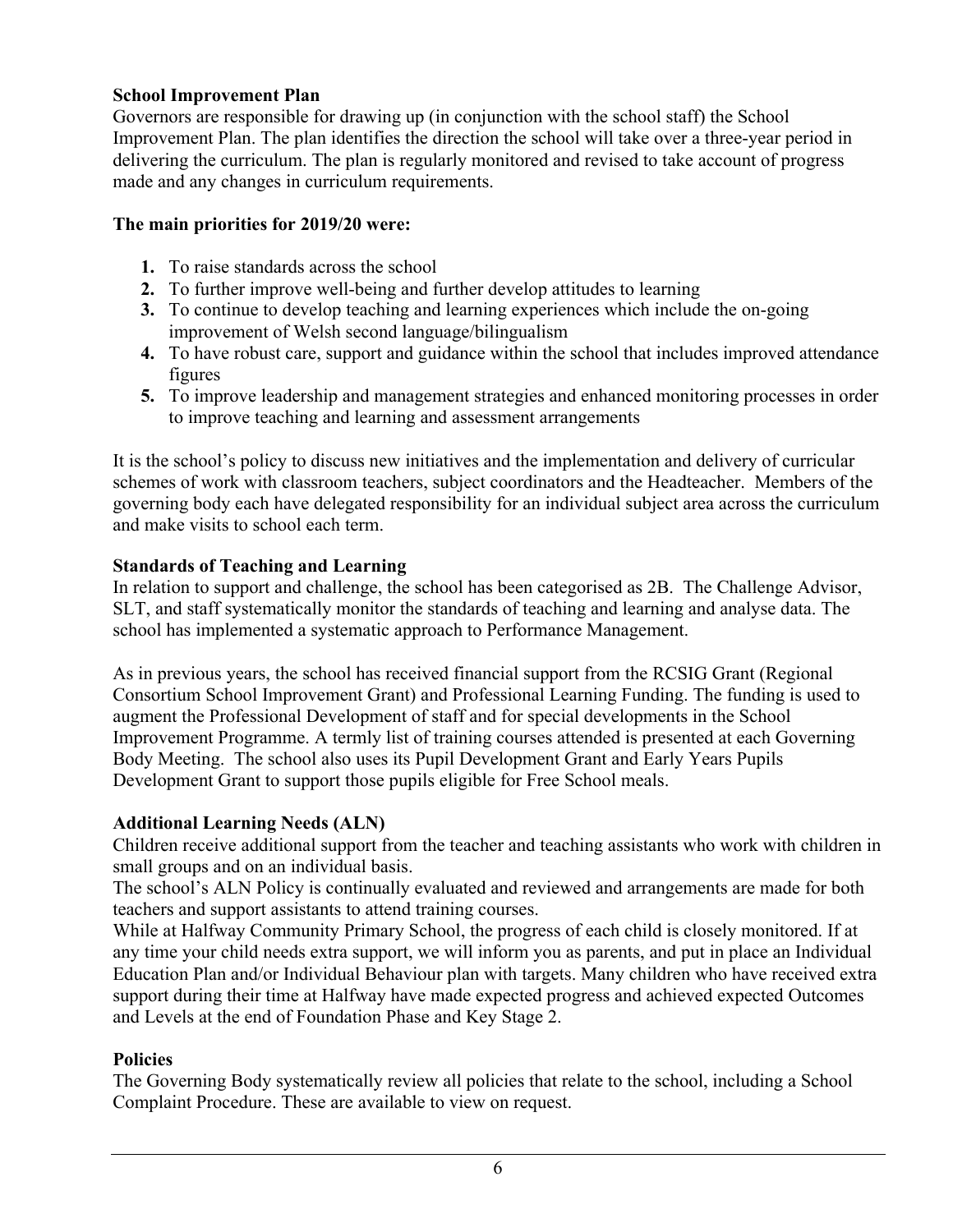#### **Language Category**

This school is an English medium school, lessons and other school activities are communicated through the medium of English.

Welsh is taught as a second language. In the Foundation Phase, bilingualism incorporates the teaching of Welsh through "Welsh Language Development". We aim to provide children with a basic vocabulary, enabling them to converse in Welsh. Initially the lessons are entirely of an oral nature and will also involve learning simple songs and rhymes to reinforce the vocabulary.

As the children mature, and their understanding of the language grows, they are introduced to Welsh in its written form, where they will be encouraged to read and write Welsh as well as improving their oral proficiency. At Key Stage 2 (Year 3 to Year 6) formal teaching of Welsh as a second language takes place, however bilingualism and incidental Welsh is common practice during all lessons. At the end of Key Stage 2 pupils are assessed by their teacher and their level of competency is reported to parents in line with Welsh Government assessment procedures.

Pupils for whom English is a second language are catered for according to their needs with input from appropriate staff.

#### **Access for Disabled Pupils**

The governing body is mindful of the requirements of the Disability Discrimination Act (DDA) 1995 and The Special Needs and Disability Act (SENDA) 2005 in ensuring that all pupils and adults have equal access to all areas of the building. The school is committed to ensuring that all pupils are able to participate in the school curriculum and (where they desire) in activities such as after school clubs, leisure/sporting events and educational visits.

#### **Buildings, Health and Safety**

The school building is in a good state of repair. Every effort is being made to maintain the quality of the building following the completion of a major refurbishment in January 2011.

The nursery toilets have been completely renovated to a very high standard.

The Health and Safety Governor Sub-committee ensure that the school's Health and Safety Policy is adhered to in order to safeguard the well being of our pupils. This involves inspection of all toilet facilities in order to ensure their cleanliness and suitability, fire fighting equipment and evacuation procedure, first aid provision, and general safety of pupils and staff.

#### **Healthy Lifestyles**

The school has robust Safeguarding and Child Protection procedures including Safe Recruitment. Staff and a number of Governors have received Child Protection and Safeguarding training. The development of healthy lifestyles is a high priority for our school. Pupils have access to drinking water throughout the day.

The children take part in a range of activities to ensure that they feel safe. We have a comprehensive PSHE curriculum addressed through class activities, assemblies and circle time.

The school undertakes a yearly anti-bullying survey with the results analysed and followed-up with activities.

The school has a proactive School Council, Healthy School Council, Eco-Council and Digital Team. The school has been awarded Rights Respecting School Bronze Award and we are now on our journey to achieving the Silver Award.

The school has begun its project with the cluster and the Behaviour team in order to introduce Restorative Approaches as a common strategy throughout the school. This has included training for staff, children, Governors and families.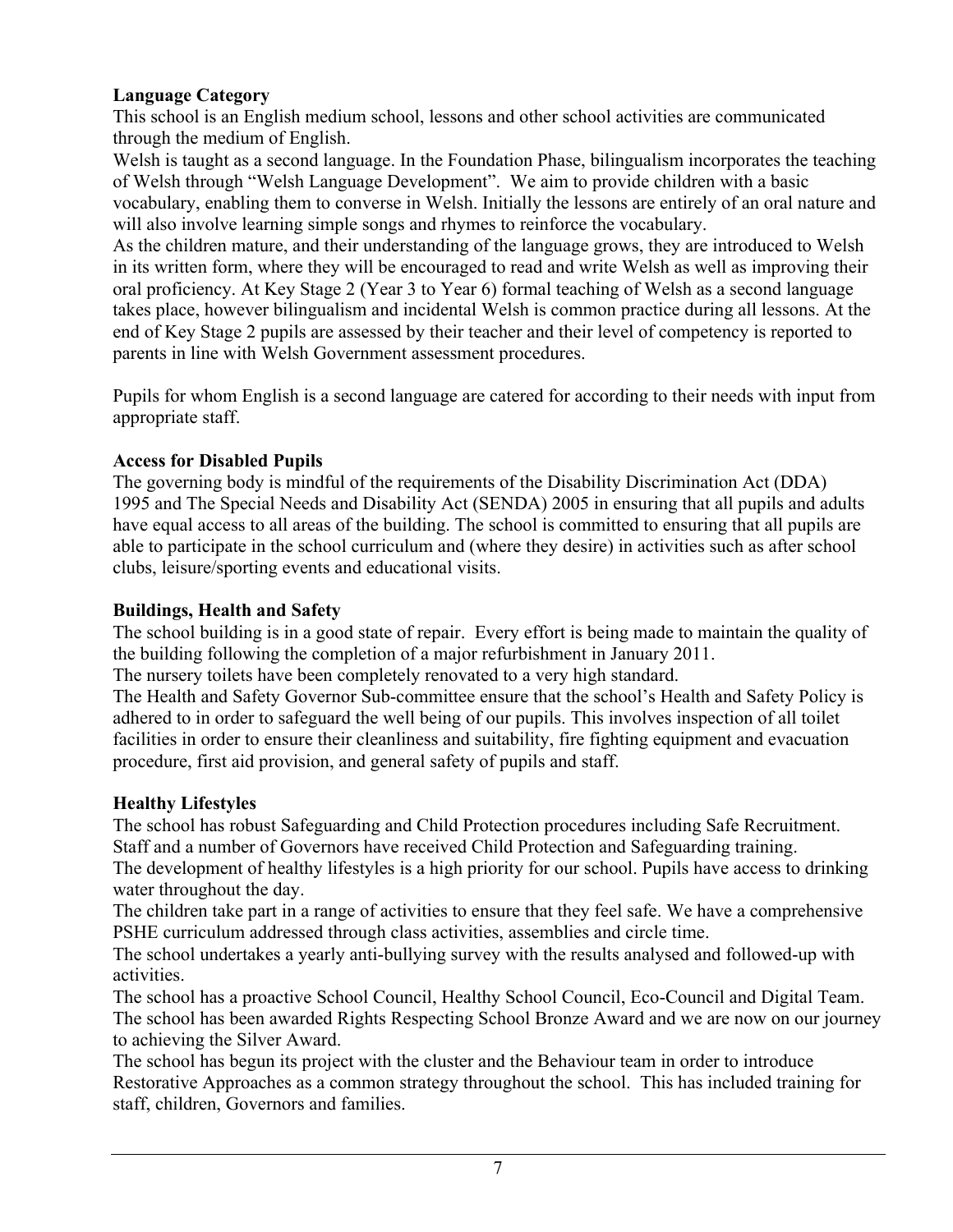#### **Staffing**

Sadly, due to ill health, Mrs. D. Walters retired in September 2019. Mrs. Walters gave over 20 years of loyal service to the school, starting as a volunteer before becoming a Teaching Assistant and then a Higher-Level Teaching Assistant. We would like to take this opportunity to thank her for all her hard work and wish her well in her retirement.

#### **Toilets**

The school provides sufficient toilets for the number of pupils on roll. These toilets are cleaned on a daily basis

#### **School Holidays**

We have many requests from parents regarding future dates for school Holidays. A list of the next academic year's holidays can be found attached to this report.

#### **ICT (Welsh Assembly Government Scheme)**

The school is part of the above scheme which will replenish old/damaged ICT equipment depending on pupil ratios, availability and requirement.

#### **New Curriculum**

AoLE teams were set up before the pandemic which served to involve all staff and governors in the understanding of the New Curriculum in Wales and in the design of the school's curriculum. This is an ongoing process which will be reintroduced bearing in mind safety measures.

The school also commenced a Cross-phase Cluster project: developing independence and resilience in our pupils.

#### **Community Involvement (under normal circumstances)**

The school is aware of the need for a pro-active approach in this field. Activities have included:

- Visits were made by secondary school pupils on work experience, trainee teachers, and students undertaking GNVQ qualifications from local tertiary colleges. The school is part of the ATHROFA partnership. We are now also an Employer School for the Open University and in its infancy, we are able to have one of our TAs successful in securing a place on the 2020 - 2022 PGCE Primary programme.
- The school maintains a close liaison with the police through direct educational input on a range of subjects and general visits from Years 1 to 6. These included Staying Safe, Anti Bullying, Anti-Social Behaviour, E-Safety, Drugs Awareness, Stranger Danger and People Who Help us.
- The school choir entertained the pensioners of Dafen at a Christmas Concert, which was held at Dafen Community Hall and at the opening of the Dafen Community Christmas Carnival. The choir also sang at Glasfryn and Hafan Y Coed care Homes at Christmas. Due to the COVID pandemic, the Coedcae Prom Concert which is normally held in the Ffwrnes Theatre did not take place this year.
- Halfway School Choir took part in 'A Night with the stars' at the FFwrnes Theatre
- Halfway School Choir took part in 'A Festival of Young Voices' hosted by Hywel Girls' Choir and Hywel Boy Singers
- School Concerts & performances
	- Christmas Concerts School Hall
	- Choir events School Hall
	- § Macmillan and Fair-trade events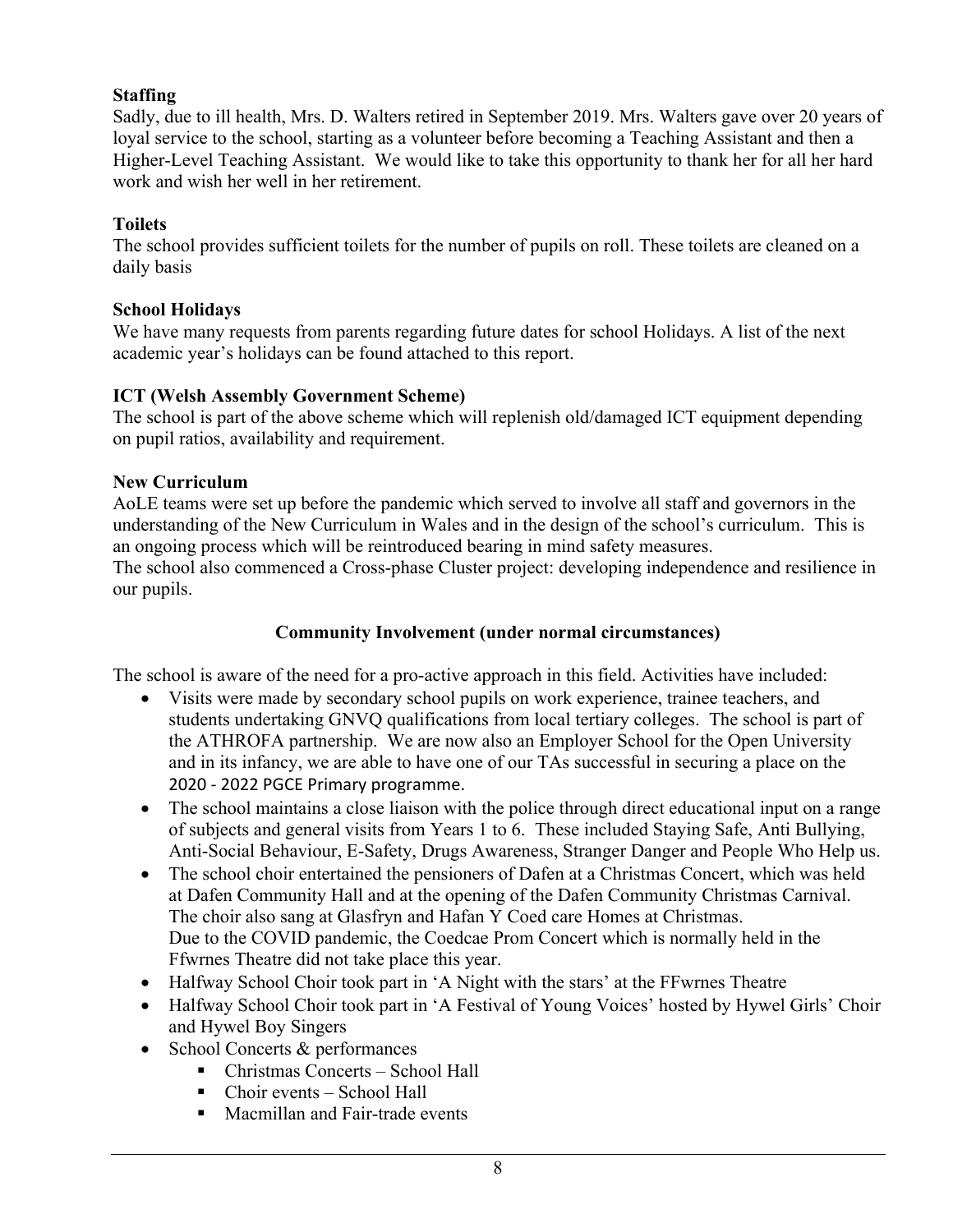- Dafen Church Children visited the church to participate in the Christmas Experience project. The vicar and Youth Officer visited the school on a number of occasions to provide morning assemblies for the children and only our school choir sang for the Christingle service and the Mayor's service held in the church.
- Fire Brigade Year 2 visited the Fire Station, and they visited the school to supervise the conclusion of the Great Fire of London Project. The whole school had a presentation on Fire Awareness and safe evacuation in the home.

Financial donations were also made to the following charities:

- Poppy Appeal
- Sport Relief Day (Red Nose)
- Children in Need
- Macmillan
- Marie Curie
- Llanelli Food bank (Harvest Service donations)

Visits to the school were made by: -

- LEA Advisory team
- Educational Psychologists
- Behaviour & Wellbeing Transformation Manager, Behaviour Support Team, member of Youth Offending Team and WRAP
- TAF (Team Around the Family)
- Education Welfare Officers
- School Safeguarding Officer
- CHATT trainers
- ELSA supervisors
- School Nurse and associated teams e.g. dental, flu
- BYA trainers
- Digital Heroes Award representative
- Hate Crime assembly
- Hafan Y Coed residents to work with year 6 Digital Heroes
- Social Worker LAC review
- Fairtrade Award representative
- Peripatetic teachers
- School Governors
- Coaches for sporting activities
- Lecturers from the University of Wales Trinity St. David & colleges
- Representatives from the Education department and ERW
- School Photographer
- Book Fair
- Dyfed Powys Fire Brigade
- Dyfed Powys Police
- Representatives from the local clergy assemblies and Bible workshops
- Coedcae Head of Welsh Year 5 Welsh lessons
- Coedcae staff to see Good practice in new Curriculum
- Bigyn staff to see Good practice in new Curriculum and Nursery Class
- iTEACH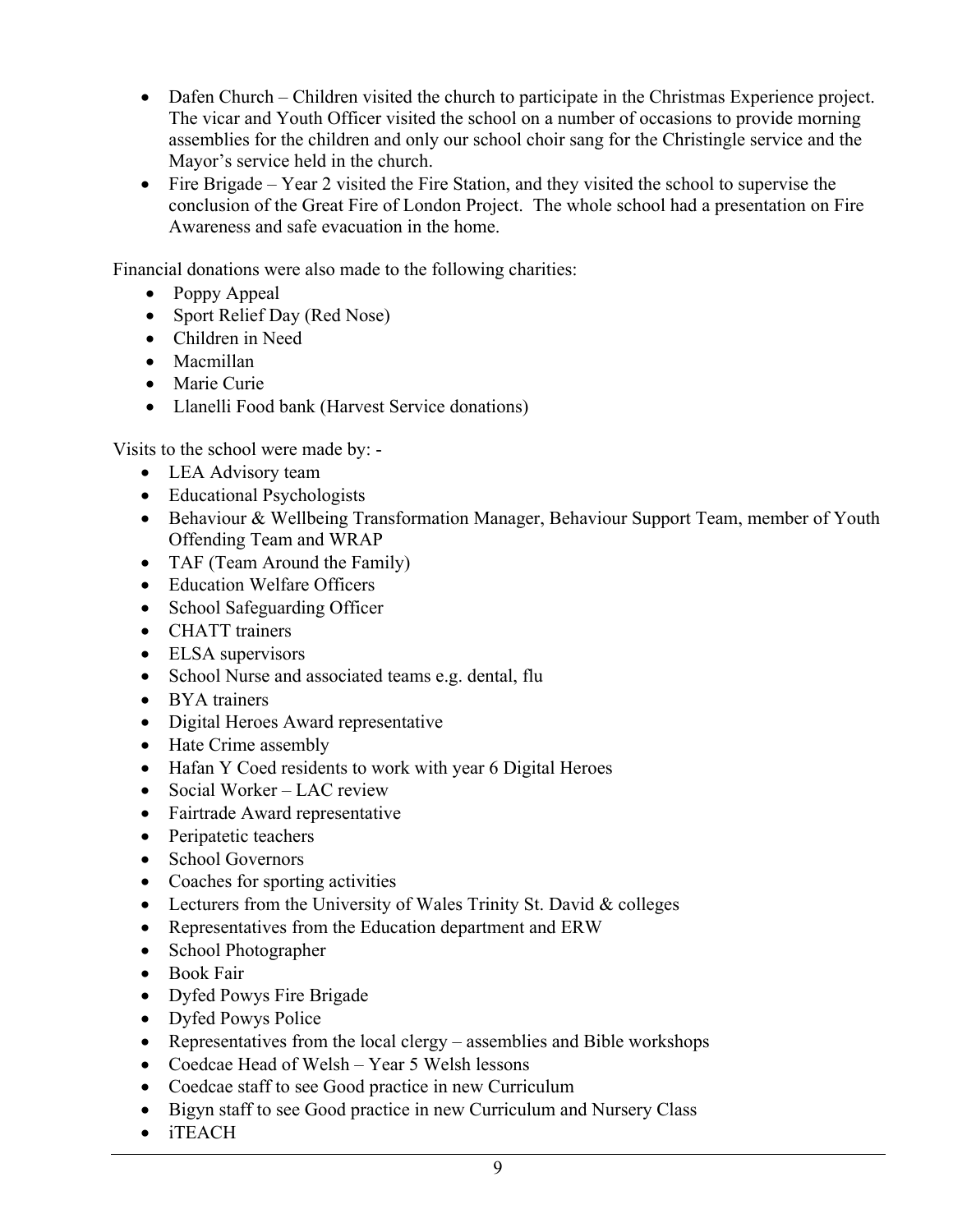- Healthy Schools Coordinator in order to next leaf award
- Fflic a Fflac show Foundation Phase
- Siarter Iaith Mentor

#### **Educational visits and experiences undertaken during the year (Many planned visits had to be cancelled due to Covid and Lockdown)**

| Nursery   | Park Howard<br>п<br>Pembrey Country Park (Santa's Grotto)                                                                                                                                                                                             |
|-----------|-------------------------------------------------------------------------------------------------------------------------------------------------------------------------------------------------------------------------------------------------------|
| Reception | Llanelli Library<br>٠<br>Park Howard<br>٠<br>Pembrey Country Park<br>п<br>Dafen Church                                                                                                                                                                |
| Year 1    | Park Howard<br>٠<br>Folly Farm<br>п<br>Dafen Park<br>٠<br>Odeon Cinema<br>Pembrey Country Park<br>Llanelli Library<br>٠<br>Llanelli Beach<br>٠                                                                                                        |
| Year 2    | Dafen Church<br>٠<br>Dafen Park<br>٠<br>Pembrey Country Park<br>п<br>Gower Heritage Centre<br>п<br>Llanelli Fire Station<br>п<br>Odeon Cinema<br>п<br>Pembrey Country Park (Santa's Grotto)<br>٠<br>Llanelli Library<br>٠                             |
| Year 3    | Dafen Church<br>٠<br>Llanelli Library<br>Sports Activity Afternoon – Parc Y Scarlets Training Barn<br>п<br>Big Pitt<br>Pembrey Country Park<br>Odeon Cinema                                                                                           |
| Year 4    | Dafen Church<br>٠<br>Llanelli Library<br>٠<br>Pembrey Country Park<br>п<br>Sports Activity Afternoon - Parc Y Scarlets Training Barn<br>Big Pitt<br>Odeon Cinema                                                                                      |
| Year 5    | Dafen Church<br>٠<br>Llanelli Library<br>٠<br>Selwyn Samuel indoor bowls centre<br>Peripatetic Music Concert<br>п<br>Pembrey Country Park<br>Coedcae Activity Days<br>Coedcae - Design Technology Project<br>▪<br>Saint John Lloyd Activity Days<br>٠ |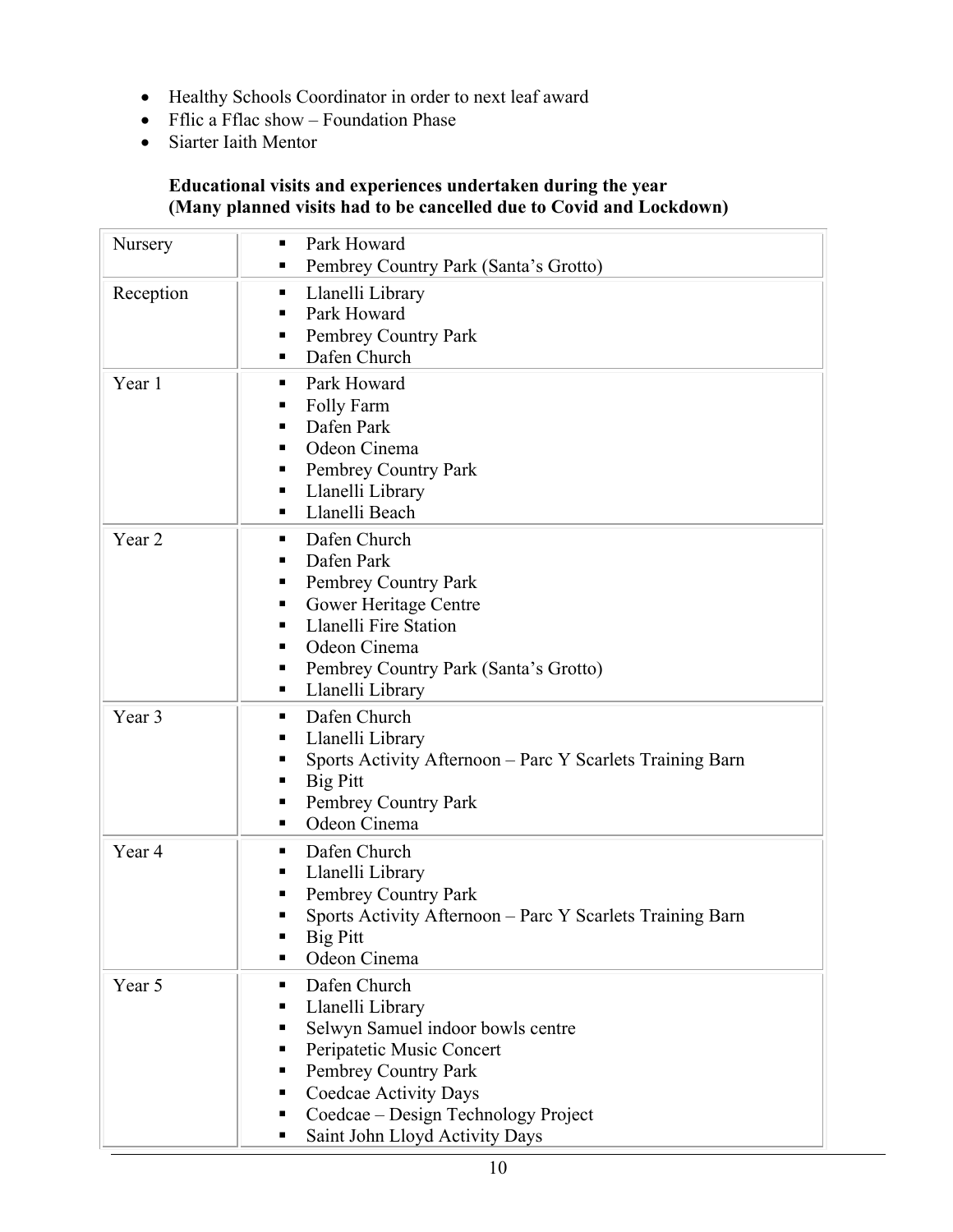|        | Sports Activity Afternoon – Parc Y Scarlets Training Barn<br>٠<br>Coding at Sony Centre Bridgend<br>Odeon Cinema<br>٠                                                                                                                                                                                                                                                                                                        |
|--------|------------------------------------------------------------------------------------------------------------------------------------------------------------------------------------------------------------------------------------------------------------------------------------------------------------------------------------------------------------------------------------------------------------------------------|
| Year 6 | Dafen Church<br>п.<br>Saint Fagans<br>п.<br>Peripatetic Music Concert<br>$\blacksquare$ .<br>Transition visits to Coedcae, Bryngwyn & St John Lloyd Schools<br>$\blacksquare$ .<br>Technology Project with Coedcae (including parents)<br>п.<br>Sports Activity Afternoon – Parc Y Scarlets Training Barn<br>٠<br>Odeon Cinema<br>Prayer Event Llanelli Church<br>Hafan Y Coed Nursing Home (all Year 6 Digital Heroes)<br>٠ |

#### **Participation and Achievements**

#### **Welsh**

The school is on its journey in order to achieve the Siarter Iaith Silver Award. This award recognises the school's efforts in promoting the use and ethos of the Welsh Language both inside and outside the classroom.

#### **Entrepreneurial Project**

Children designed, made and sold items by class to the community in the Christmas Fair. This involved Numeracy skills as well as design technology and Literacy.

#### **Digital Heroes**

After the successful completion of Digital Heroes training by Digital Communities Wales, the Year 6 children ran digital inclusion activities with the residents of Hafan Y Coed Nursing Home. All pupils were able to develop would like to develop intergenerational skills. Digital confidence, Health and Well-being and social and communication skills were enhanced with this project.

#### **Eco Council visit to Council Chambers**

After being recognised as a Fair-Trade School and receiving the Fair Achiever Award, the Eco-council visited the Council Chambers for a coffee morning in recognition.

#### **Lost Words**

A member of staff attended follow up training for this Literacy project but due to Covid, the initiative was postponed.

#### **After School Clubs**

The following clubs have been run during the course of the year: Rugby, Cricket, Netball, Rounders, ECO Club, Clwb Cymraeg, Choir, Drama, IT Club, Ski Club at Pembrey ski slope.

#### **Leaver's Assembly**

This years' Leaver's Assembly was cancelled due to Covid, but we are hoping to hold this at a later date in the Autumn Term when it is safe to do so.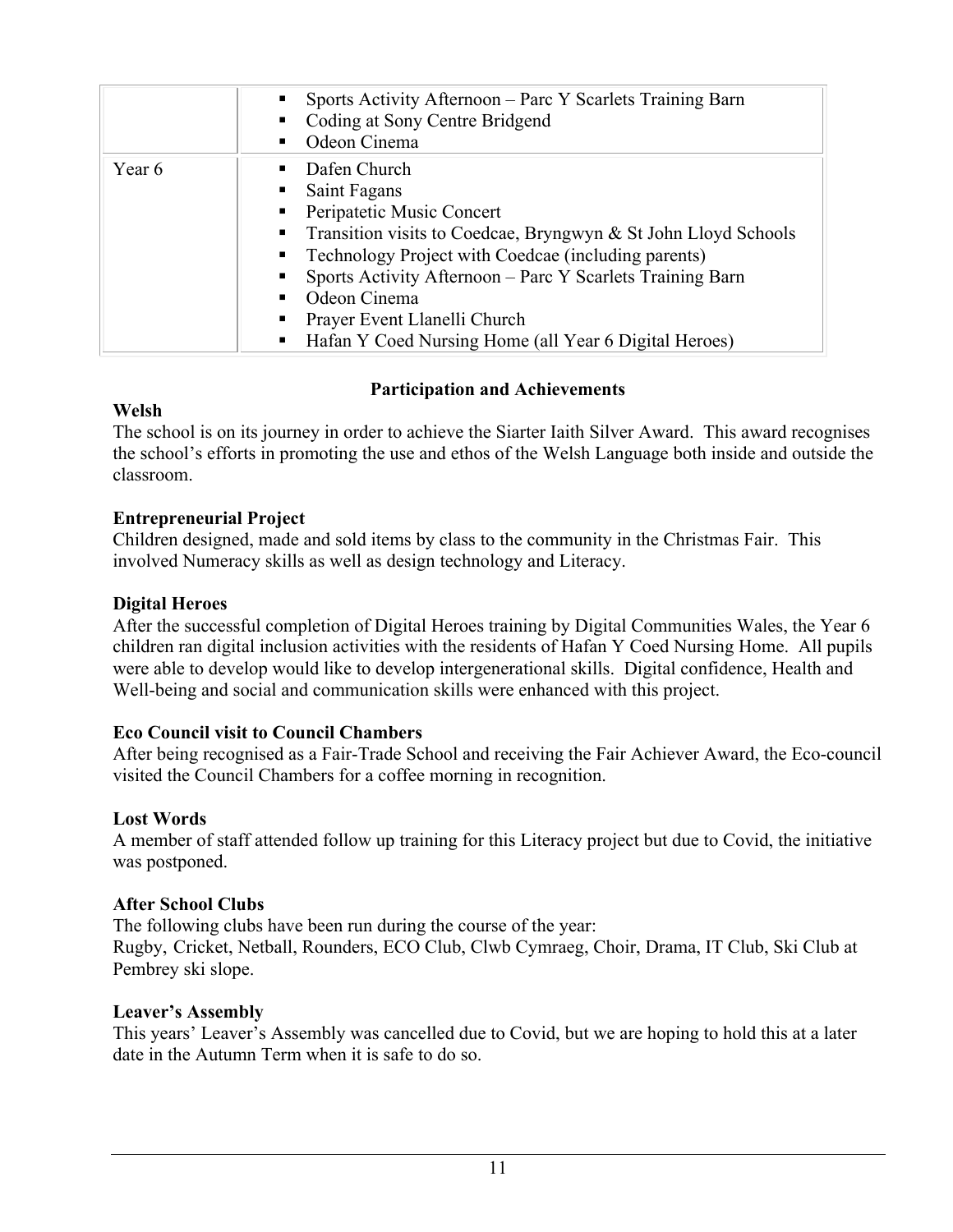#### **PTA**

I would once again like to thank the PTA for their hard work organising a number of events this past year. All money raised is being used to purchase resources and equipment for the children. Thank you for your support.

#### **SPORT**

#### **BYA**

Members of Year 6 were chosen to become Bronze Young Ambassadors. These children take younger children for sporting activities as well as help out throughout the year with sports. The YBAs undertake training from the County for this and have to submit their own plans and registers.

#### **Netball**

The school team participated in the Llanelli netball tournament.

#### **Rugby**

The school team were due to participate in the Llanelli rugby tournaments and a number of children from the juniors were due to participated in rugby festivals which were organised by the rugby development officer.

Congratulations to Oscar Reilly (Year 6), who plays in the Llanelli School Boys team.

#### **Football**

The school team were due to participate in the Urdd Soccer Tournament, Llanelli Schools District Tournament and Trostre Football Tournament but these were cancelled. The school team did take part in a Swansea City organised football tournament.

#### **Skiing**

Children from years 5 and 6 had the opportunity to participate in two sessions of Skiing before this was cut short by the pandemic.

#### **Walk a mile**

Children walked a mile for Sport relief as well as taking part in this on a regular basis.

#### **Balance Bikes**

A Foundation Phase teacher completed balance Bike training and the school were loaned balance bikes for the children to use.

#### **Swimming**

Children in Years 4 and 6 were due to receive swimming tuition for a three week block at Llanelli Leisure centre just as the school went into Lockdown.

#### **Bowls**

The children from Year 5 had the opportunity to receive tuition from members of the Llanelli Bowls Club at the Selwyn Samuel Centre, the children got through to the final which was not held due to Covid.

#### **Sports Day**

Sports Day was not held this year due to Covid.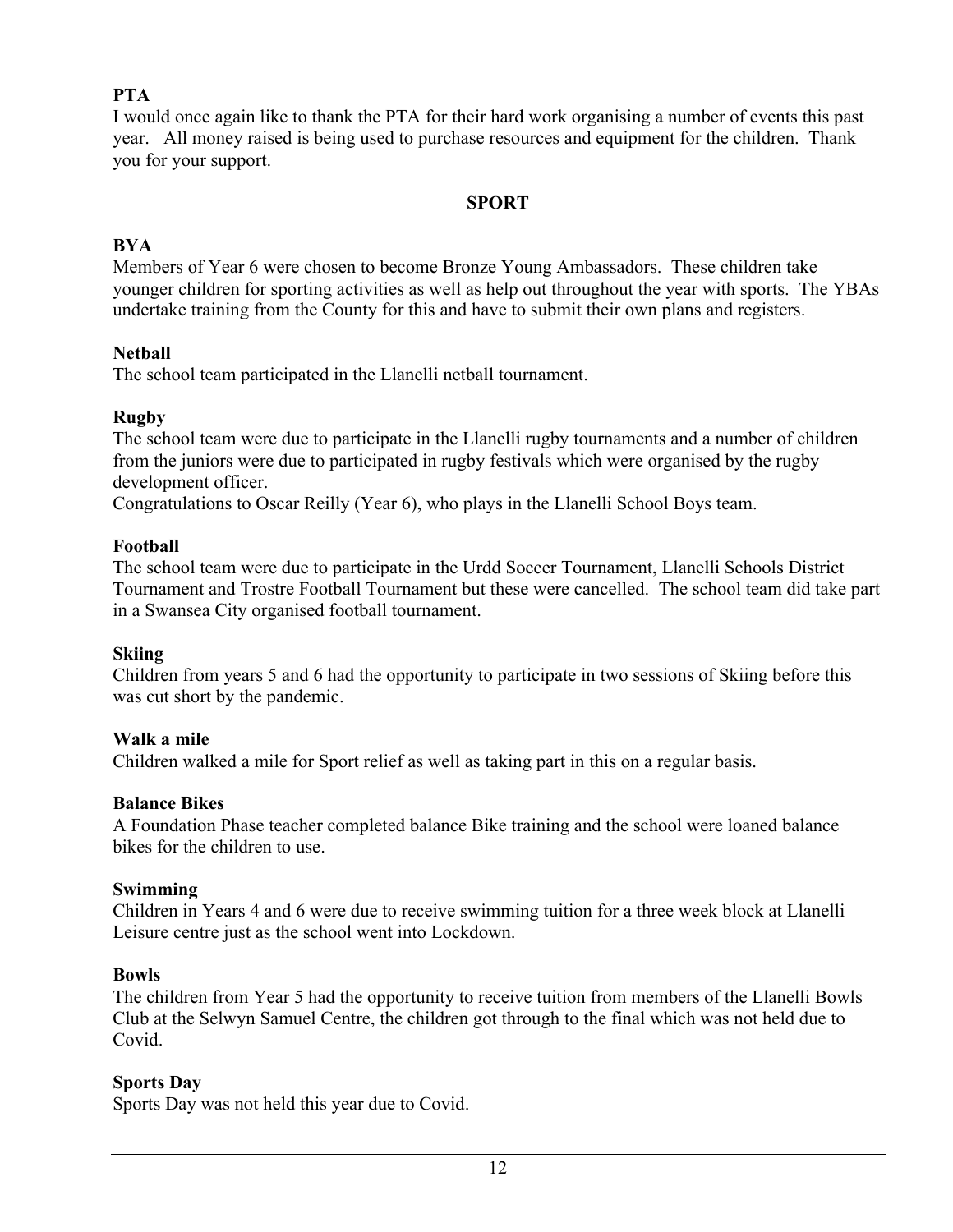#### **COVID 19**

The school closed for lockdown on March 20<sup>th, 2020</sup>.

#### **Following the Government's 'Stay Safe. Stay Learning: continuity of learning' document the following were put in place:**

- Classdojo was used as an instant messaging tool only 3 children (2 families) had not signed up for this even though regular letters, phone calls and messages have been sent regarding the importance of this as our means of communication
- Regular updates have continued with the use of Classdojo all staff have been able to contact parents throughout the whole week including evenings, weekends and holidays – staff are able to see who has viewed messages
- The Headteacher has contacted all families on a weekly basis, with more contact being made with families who are regarded as more vulnerable or those eligible for Free School Meals
- Online learning was made available from week ending  $20<sup>th</sup>$  March. This was put on Website, Twitter and Classdojo, with the children from Year 6 making an instructional video before school closed
- Delivery of Free School Meal packages up until payments were made through personal accounts
- All staff were on rota for Penrhos Hub provision
- Headteacher, Deputy Headteacher and Administrative Office on rota to lead Penrhos Hub (Halfway Leadership Team volunteered for more sessions of leading the Hub)
- Weekly Home Learning packs were hand delivered each week, as well as the Home Learning activities posted on Classdojo and HWB
- Children were able to submit their Home Learning through either HWB or in their Portfolios on Classdojo, with a few delivering their work to school on re-opening
- Class teachers received work and were able to mark, make comments and feed back to the children. This work also consisted of photographs and videos. The Headteacher also commented on work once a week. Feedback stated that this gave the children a boost and was a fantastic way of communicating with them.
- Class teachers added videos during the week on Classdojo e.g. mini explanations, catch-up sessions, instructions, sharing work
- Engagement with Home Learning was recorded by the class teacher (data needed by the Education Department) – this has given us a baseline of how many children have engaged with the Home Learning. However, this figure could be more due to children completing but not uploading work onto HWB or Classdojo.
- Staff have been able to catch up, stay in touch and have meetings through Microsoft Teams
- The staff have completed Mandatory Training throughout lockdown
- Class teachers have now moved onto using Microsoft Teams with children in their class in order to have continuity of learning. This is in line with Health and safety regulations

#### **Returning to School June 2020:**

• The Headteacher, Deputy Headteacher and Administrative Officer have continued to come in to school on most days (when not in Penrhos Hub) in order for school to keep functioning, and that there was a continuity of learning. This was done with social distancing as a priority.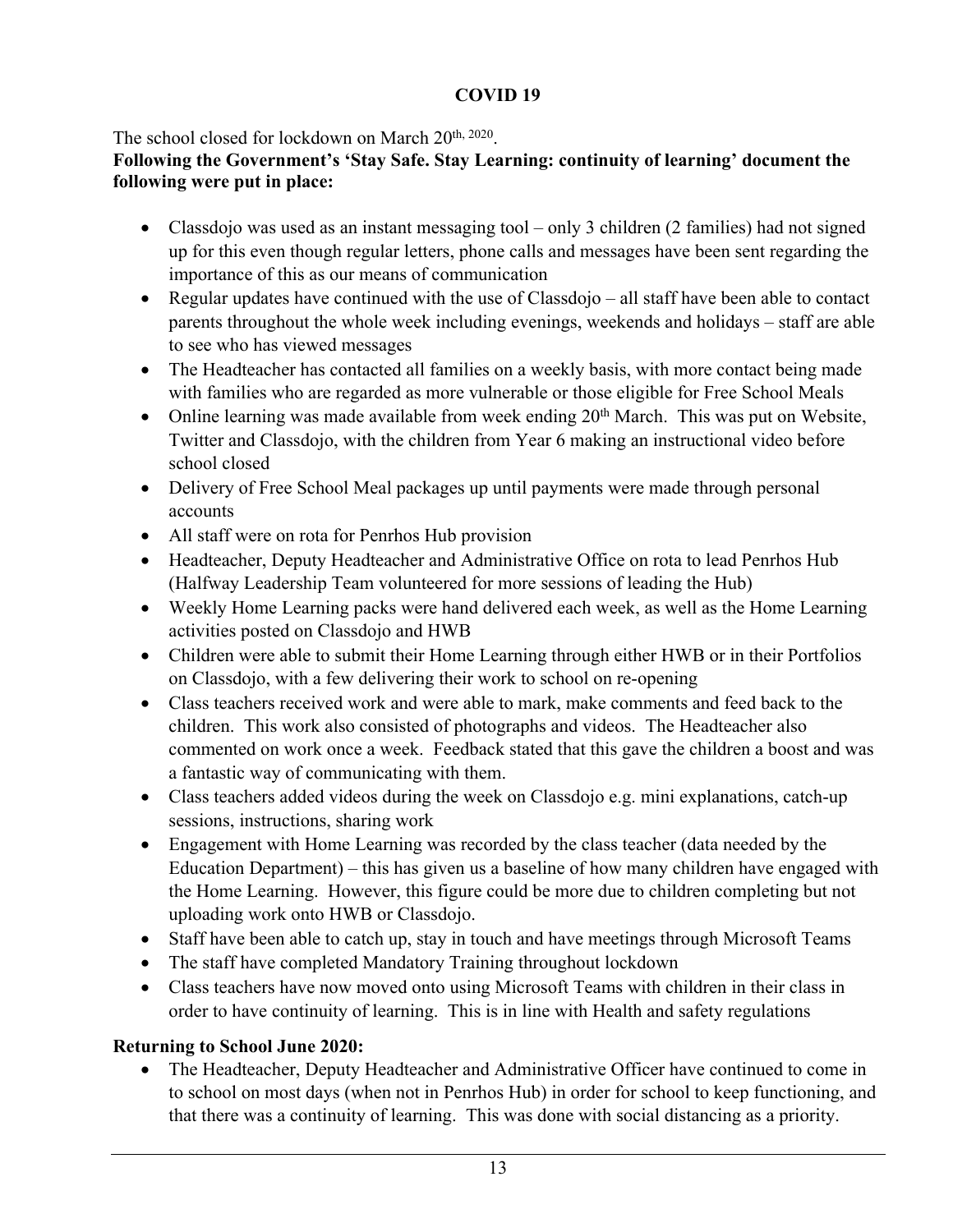- The school has had essential works carried out including work that was essential for compliance.
- On compliance, the staff were able to return to school.
- The staff worked extremely hard getting the school ready for re-opening. This included emptying all rooms of furniture so that there was maximum capacity for the children returning, signage, resources and timetables.
- Completion of School Health and Safety Checklist so that the school could be signed off for reopening – carried out by Challenge Advisor, Link Advisor and Chair of Halfway School Governors, with Headteacher and Deputy Headteacher demonstrating procedures put in place. It was commented on how safe the school was and how well the guidelines were put in place
- The school HUB was able to accommodate 20 children of Keyworkers through an application process. If the school had more than 20 places needed the Headteacher needed to prioritise against Carmarthenshire County Guidelines criteria
- The school was proactive in creating a video and subsequent Handbook, Home-School Agreement and class videos in order to alleviate family concerns on returning to school
- Attendance for the three weeks of catch up sessions (29/06/20 to 17/07/20) was 65%. Pupils had three sessions each over the three weeks open.

The school has put in place procedures that demonstrate the best endeavours of the stakeholders, with Health and safety and the well-being of the children priority.

The Deputy Headteacher and Administrative Officer have been invaluable throughout the whole process. The staff are positive and as a school we looked forward to the challenges of September and the recovery process.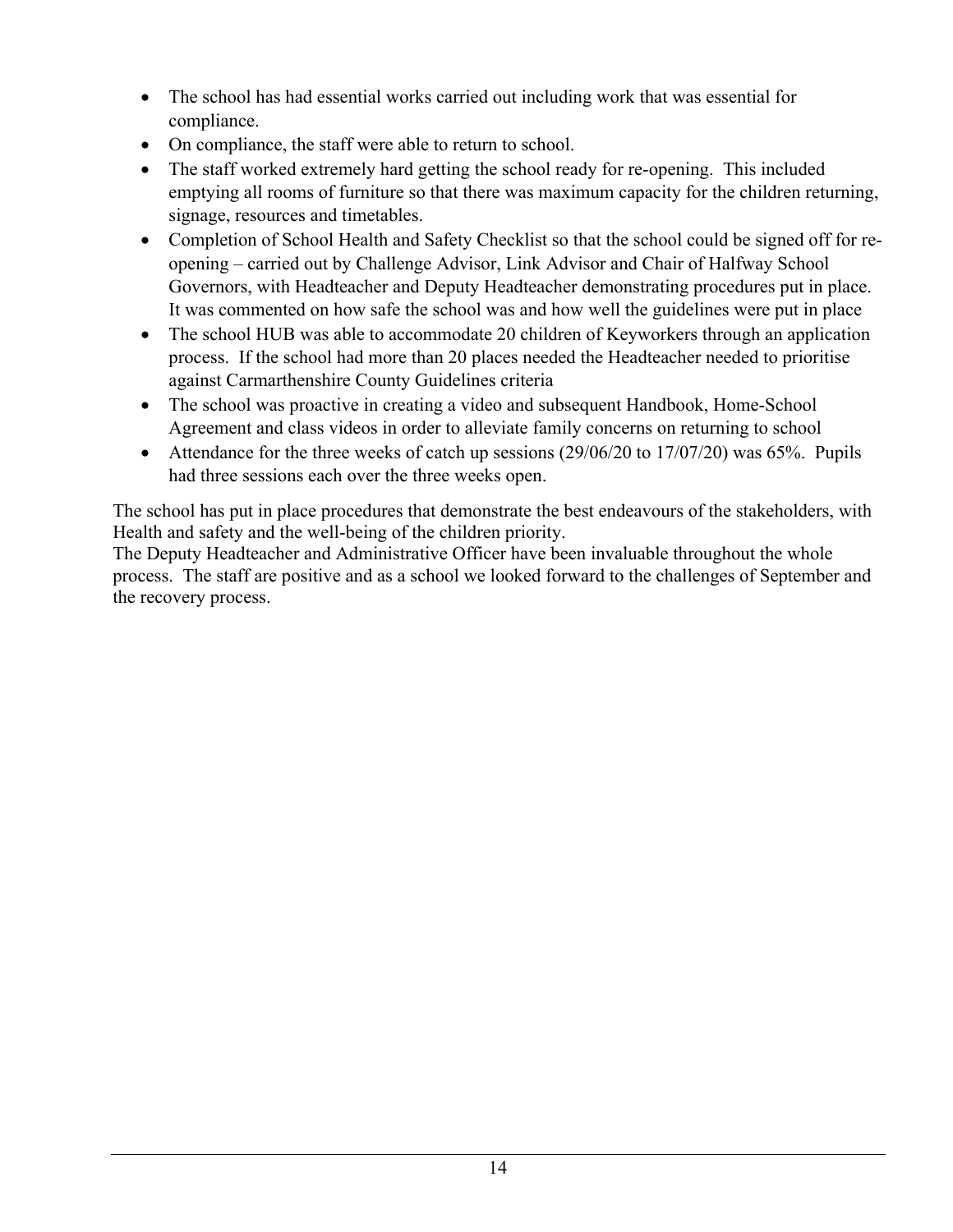#### **2020 National Curriculum Results**

We are required by the National Assembly for Wales to publish statistics about standards of achievements at Foundation Phase and Key Stage 2. Due to Covid, there are no statistics to publish for the year ending 2020. Our last available statistics are from the year ending 2019:

|                                                      |  |      | N   | D   | W   | 1   | $\overline{2}$ | 3   | $\boldsymbol{A}$ | 5    | 6    | A   |
|------------------------------------------------------|--|------|-----|-----|-----|-----|----------------|-----|------------------|------|------|-----|
|                                                      |  |      |     |     |     |     |                |     |                  |      |      |     |
| Personal and<br>social                               |  | 2019 | 0.0 | 0.0 | 0.0 | 0.0 | 0.0            | 0.0 | 3.4              | 51.7 | 44.8 | 0.0 |
| development,<br>well-being and<br>cultural diversity |  | 2018 | 0.0 | 0.0 | 0.0 | 0.0 | 0.0            | 0.0 | 3.1              | 37.5 | 59.4 | 0.0 |
| Language,<br>literacy and                            |  | 2019 | 0.0 | 0.0 | 0.0 | 0.0 | 0.0            | 0.0 | 0.0              | 0.0  | 0.0  | 0.0 |
| communication<br>skills (in Welsh)                   |  | 2018 | 0.0 | 0.0 | 0.0 | 0.0 | 0.0            | 0.0 | 0.0              | 0.0  | 0.0  | 0.0 |
| Language, literacy<br>and                            |  | 2019 | 0.0 | 0.0 | 0.0 | 0.0 | 0.0            | 0.0 | 17.2             | 51.7 | 31.0 | 0.0 |
| communication<br>skills (in English)                 |  | 2018 | 0.0 | 0.0 | 0.0 | 0.0 | 0.0            | 0.0 | 15.6             | 65.6 | 18.8 | 0.0 |
| <b>Mathematical</b>                                  |  | 2019 | 0.0 | 0.0 | 0.0 | 0.0 | 0.0            | 0.0 | 17.2             | 55.2 | 27.6 | 0.0 |
| development                                          |  |      |     |     |     |     |                |     |                  |      |      |     |
|                                                      |  | 2018 | 0.0 | 0.0 | 0.0 | 0.0 | 0.0            | 0.0 | 12.5             | 65.6 | 21.9 | 0.0 |
| <b>FPI</b>                                           |  |      |     |     |     |     |                |     |                  |      |      |     |
| 2019                                                 |  | 82.8 |     |     |     |     |                |     |                  |      |      |     |
| 2018                                                 |  | 84.4 |     |     |     |     |                |     |                  |      |      |     |

#### **School Validation 2019 (End of Foundation Phase Outcomes)**

#### **School Validation 2019 (End of KS2 Levels)**

|                     |      | 1   | $\mathbf{2}$ | 3    | $\boldsymbol{4}$ | 5    | $6+$ | $4+$ |
|---------------------|------|-----|--------------|------|------------------|------|------|------|
| <b>English</b>      | 2019 | 0.0 | 0.0          | 6.9  | 44.8             | 48.3 | 0.0  | 93.1 |
|                     | 2018 | 0.0 | 0.0          | 11.1 | 37.0             | 51.9 | 0.0  | 88.9 |
| Oracy               | 2019 | 0.0 | 0.0          | 6.9  | 58.6             | 34.5 | 0.0  | 93.1 |
|                     | 2018 | 0.0 | 0.0          | 14.8 | 37.0             | 48.1 | 0.0  | 85.2 |
| Reading             | 2019 | 0.0 | 0.0          | 6.9  | 44.8             | 48.3 | 0.0  | 93.1 |
|                     | 2018 | 0.0 | 0.0          | 11.1 | 33.3             | 55.6 | 0.0  | 88.9 |
| Writing             | 2019 | 0.0 | 0.0          | 6.9  | 48.3             | 44.8 | 0.0  | 93.1 |
|                     | 2018 | 0.0 | 0.0          | 14.8 | 40.7             | 44.4 | 0.0  | 85.2 |
|                     |      |     |              |      |                  |      |      |      |
| <b>Mathematics</b>  | 2019 | 0.0 | 0.0          | 10.3 | 58.6             | 31.0 | 0.0  | 89.7 |
|                     | 2018 | 0.0 | 0.0          | 11.1 | 40.7             | 48.1 | 0.0  | 88.9 |
|                     |      |     |              |      |                  |      |      |      |
| <b>Science</b>      | 2019 | 0.0 | 0.0          | 6.9  | 58.6             | 34.5 | 0.0  | 93.1 |
|                     | 2018 | 0.0 | 0.0          | 11.1 | 44.4             | 44.4 | 0.0  | 88.9 |
|                     |      |     |              |      |                  |      |      |      |
| <b>Welsh Second</b> | 2019 | 0.0 | 0.0          | 13.8 | 62.1             | 24.1 | 0.0  | 86.2 |
| Language            | 2018 | 0.0 | 0.0          | 14.8 | 48.1             | 37.0 | 0.0  | 85.2 |

| Core Subject Indicator |  |
|------------------------|--|
|------------------------|--|

| 2019 | 89 7 |
|------|------|
| 2018 | 85 Z |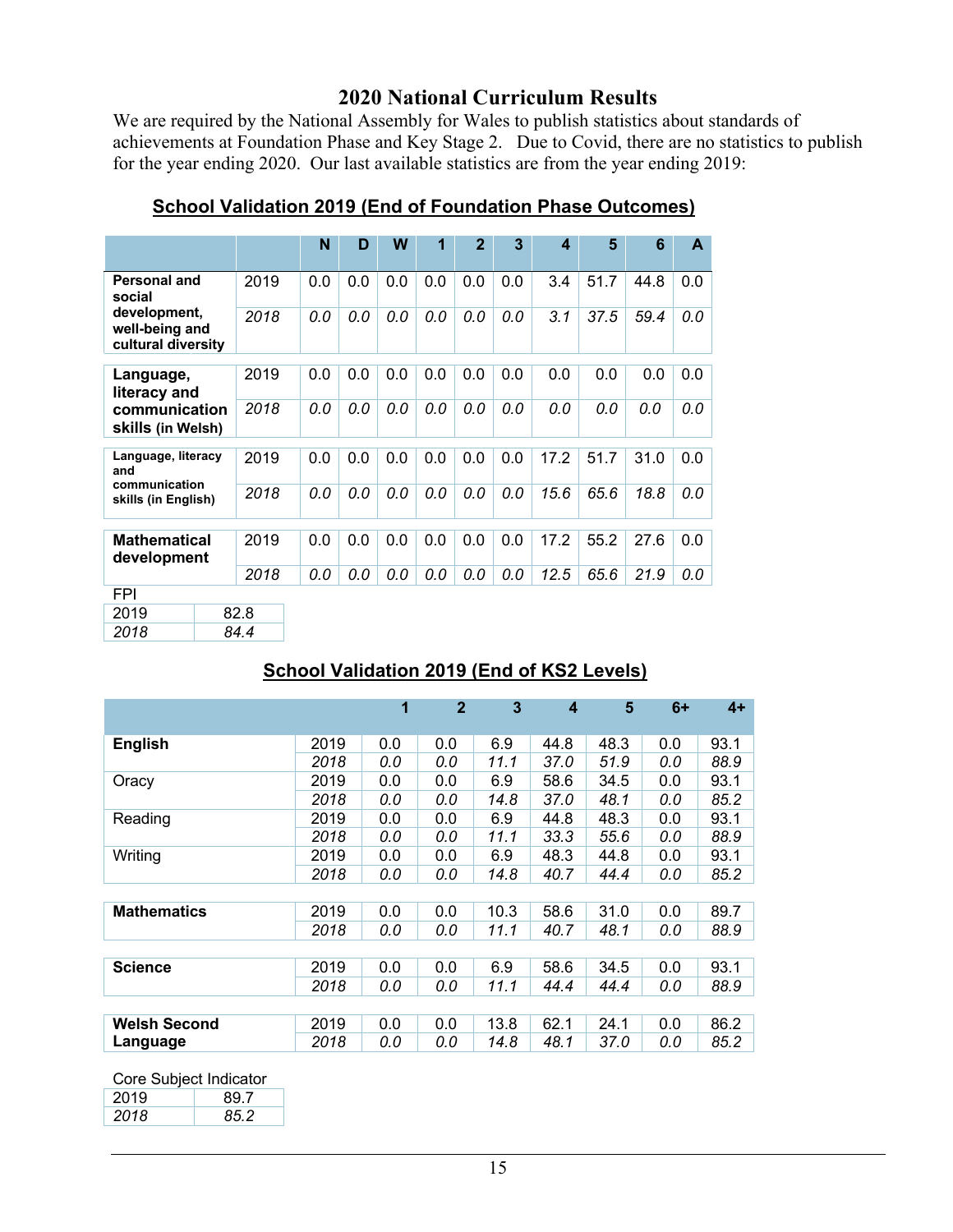### CYNGOR SIR CAERFYRDDIN CARMARTHENSHIRE COUNTY COUNCIL

#### *TYMHORAU A GWYLIAU YSGOL- BLWYDDYN ACADEMAIDD 2020/2021*

|                            |              |                                                 | <b>Gwyliau Hanner Tymor</b> |                 |                |  |  |
|----------------------------|--------------|-------------------------------------------------|-----------------------------|-----------------|----------------|--|--|
| <b>Tymor</b>               | Dechrau'r    | Dechrau                                         | <b>Diwedd</b>               | <b>Diwedd</b>   | <b>Dyddiau</b> |  |  |
|                            | <b>Tymor</b> |                                                 |                             | <b>Tymor</b>    |                |  |  |
| Hydref                     | Dydd Iau     | Dydd Llun                                       | Dydd Gwener                 | Dydd Mawrth     |                |  |  |
| 2020                       | 3ydd Medi    | 26ain Hydref                                    | 30ain Hydref                | 22ain Rhagfyr   | 74             |  |  |
| Gwanwyn                    | Dydd Mawrth  | Dydd Llun                                       | Dydd Gwener                 | Dydd Gwener     |                |  |  |
| 2021                       | 5ed Ionawr   | 15fed Chwefror                                  | 19eg Chwefror               | 26ain Mawrth    | 54             |  |  |
| Haf                        | Dydd Llun    | Dydd Llun                                       | Dydd Gwener                 | Dydd Gwener     |                |  |  |
| 2021                       | 12fed Ebrill | 31ain Mai                                       | 4ydd Mehefin                | 16eg Gorffennaf | 64             |  |  |
|                            |              | Dyddiau HMS Penodol - Dydd Mawrth 1af Medi 2020 |                             |                 | 3              |  |  |
| Dydd Mercher 2il Medi 2020 |              |                                                 |                             |                 |                |  |  |
|                            |              | Dydd Llun 4ydd Ionawr 2021                      |                             |                 |                |  |  |
|                            |              |                                                 |                             | Cyfanswm        | 195            |  |  |

#### *SCHOOL TERMS AND HOLIDAYS - ACADEMIC YEAR 2019/2020*

|                                                                                                                                                   |                                       | <b>Half Term Holiday</b>  |                                    |                                  |             |  |  |  |  |
|---------------------------------------------------------------------------------------------------------------------------------------------------|---------------------------------------|---------------------------|------------------------------------|----------------------------------|-------------|--|--|--|--|
| <b>Term</b>                                                                                                                                       | <b>Term Begins</b>                    | <b>Begins</b>             | <b>Ends</b>                        | <b>Term Ends</b>                 | <b>Days</b> |  |  |  |  |
| Autumn<br>2020                                                                                                                                    | Thursday<br>3 <sup>rd</sup> September | Monday<br>$26th$ October  | Friday<br>30 <sup>th</sup> October | Tuesday<br>$22nd$ December       | 74          |  |  |  |  |
| Spring<br>2021                                                                                                                                    | Tuesday<br>5 <sup>th</sup> January    | Monday<br>$15th$ February | Friday<br>19th February            | Friday<br>26 <sup>th</sup> March | 54          |  |  |  |  |
| Summer<br>2021                                                                                                                                    | Monday<br>$12th$ April                | Monday<br>$31st$ May      | Friday<br>$4th$ June               | Friday<br>$16th$ July            | 64          |  |  |  |  |
| Designated INSET Days - Tuesday 1 <sup>st</sup> September 2020<br>Wednesday 2 <sup>nd</sup> September 2020<br>Monday 4 <sup>th</sup> January 2021 |                                       |                           |                                    |                                  |             |  |  |  |  |
| <b>Total</b>                                                                                                                                      |                                       |                           |                                    |                                  |             |  |  |  |  |

#### **N.B. Good Friday – 2nd April 2021 May Day – 3rd May 2021**

Halfway School INSET Days planned for 2020/2021 so far:

Tuesday 1st and Wednesday 2nd September 2020 (Preparation Days) Monday 4<sup>th</sup> January 2021